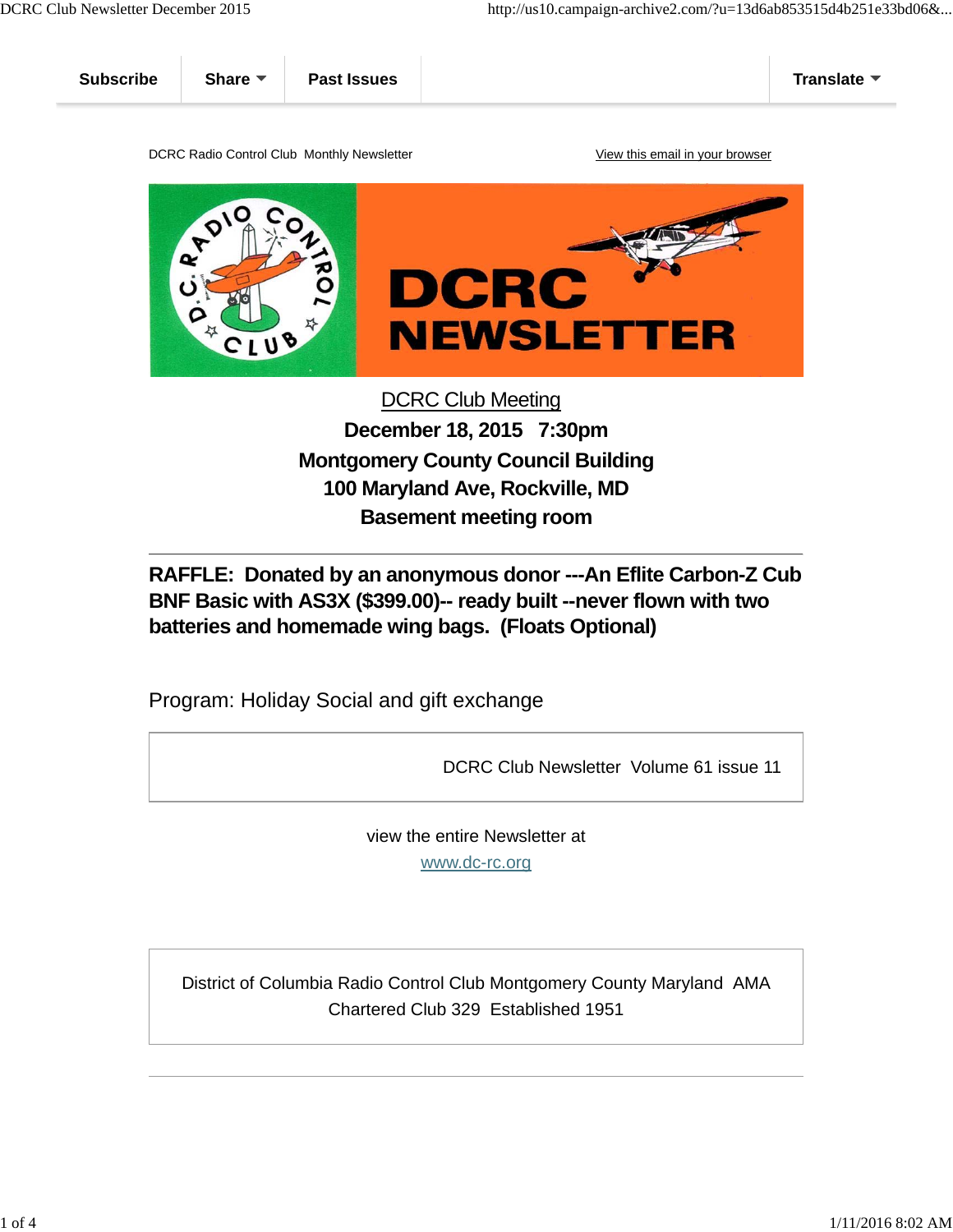## **President: Jim McDaniel V.P.: Walt Gallaugher**

## **Board of Directors:**

Andy Finizio Jim Fisher Walt Gallaugher David Garrison Andy Kane Jim McDaniel John Petley Jose Sanchez Thomas Pfarr

Treasurer: Doug Harper Membership Secretary: Jose Sanchez Newsletter Editor: Andy Kane Meeting Program Coordinator: Walt **Gallaugher** Official Club Photographer:Thomas Pfarr

The DC/RC Newsletter is published monthly by the District of Columbia Radio Control Inc. Deadline for submitting materials for publication is the last Friday of each month. Any part of the newsletter may be reproduced for non-profit purposes unless otherwise noted.Please credit the Newsletter and Author if named. Articles may not reflect the opinion of the club, but that of the author. DCRC Club

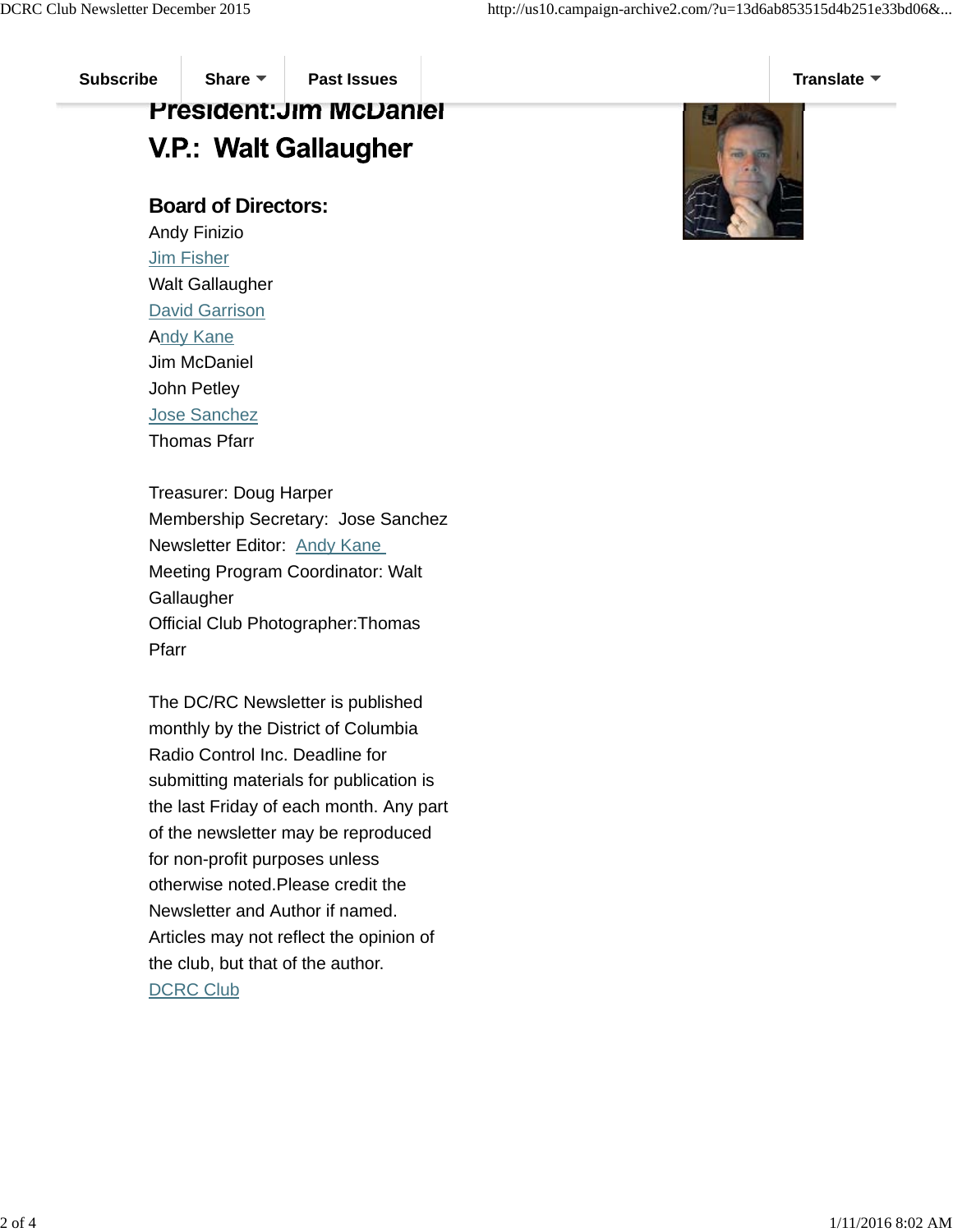Please verify your email address using the link on the bottom of the page to continue to remain on our mailing list. Please submit all your articles and photos to DCRC Club Newsletter Editor Andy Kane



Read the full newsletter by visiting the DCRC Web site.

DCRC Club

## **DCRC Pilot Proficiency Examiners**

**Fixed Wing: Secondary Flight School**

**Examiner, Pilot Proficiency Examiner**

- Allan Hoffman
- **Andy Finizio**
- **Andy Kane**
- **Ed Leibolt**
- **Jim Fisher**
- **Jim McDaniel**
- **Jose Sanchez**
- **John Petley**

**Fixed Wing: Pilot Proficiency Examiner** 

**David Garrison** 

Calendar of DCRC Events 2015 and 2016

December

12/9 DCRC Sponsored Indoor flying Soccerplex Germantown, MD 11:45 am till 3:45PM 12/16 DCRC Sponsored Indoor flying Soccerplex Germantown, MD 11:45 am till 3:45PM 12/18 DCRC Club Meeting 12/18 Managed Deer Hunt Please keep the gate closed 12/23 DCRC Board Meeting 12/23 DCRC Sponsored Indoor flying Soccerplex Germantown, MD 11:45 am till 3:45PM 12/30 DCRC Sponsored Indoor flying Soccerplex Germantown, MD 11:45 am till 3:45PM January 2016 1/6 DCRC Sponsored Indoor flying Soccerplex Germantown, MD 11:45 am till 3:45PM 1/13 DCRC Sponsored Indoor flying Soccerplex Germantown, MD 11:45 am till 3:45PM 1/15 Managed Deer Hunt Please keep the gate closed 1/20 DCRC Sponsored Indoor flying Soccerplex Germantown, MD 11:45 am till 3:45PM